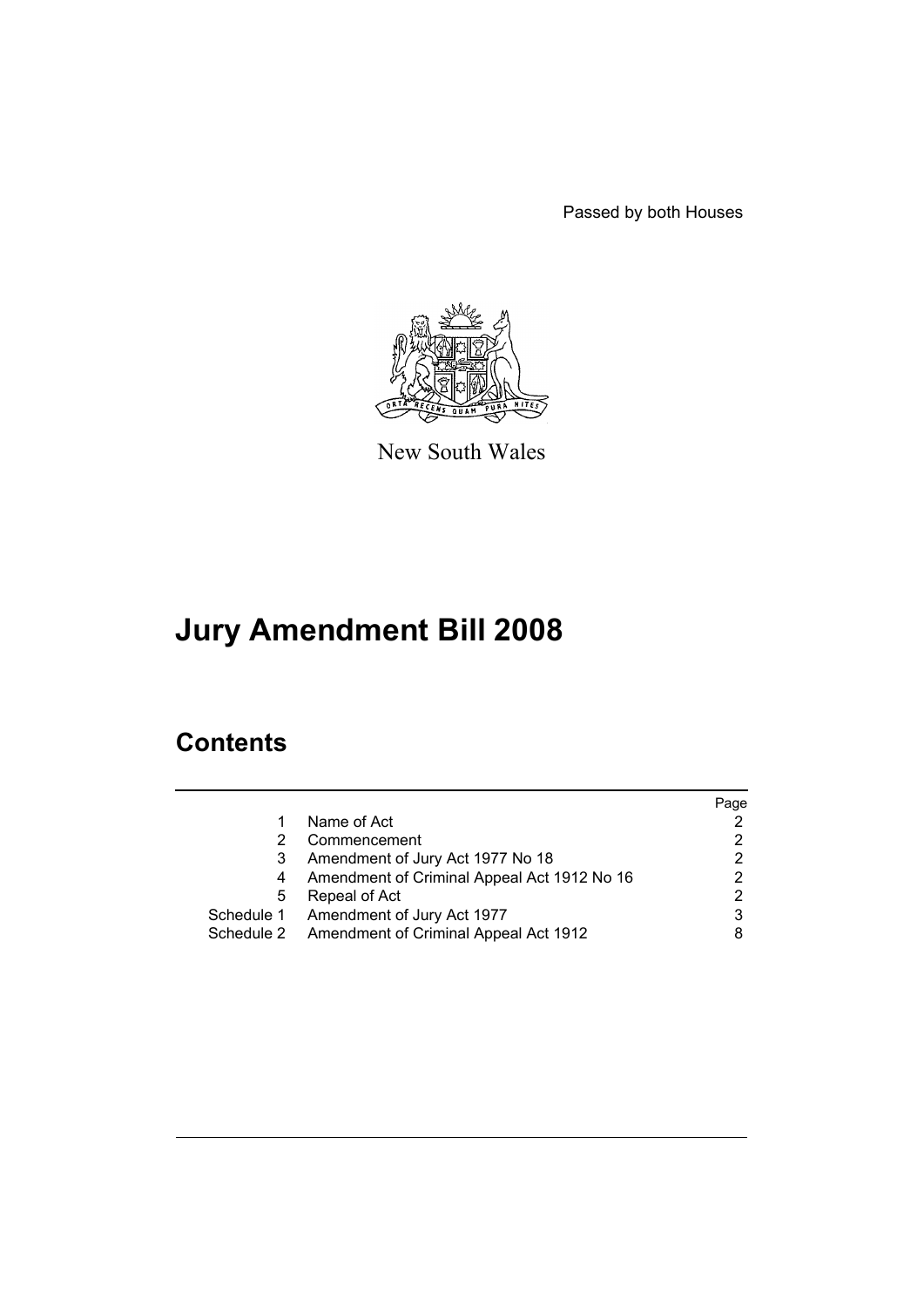*I certify that this PUBLIC BILL, which originated in the LEGISLATIVE COUNCIL, has finally passed the LEGISLATIVE COUNCIL and the LEGISLATIVE ASSEMBLY of NEW SOUTH WALES.*

*Legislative Council 2008* *Clerk of the Parliaments*



New South Wales

# **Jury Amendment Bill 2008**

Act No , 2008

An Act to amend the *Jury Act 1977* with respect to the death and discharge of jurors and to make related amendments to the *Criminal Appeal Act 1912*; and for other purposes.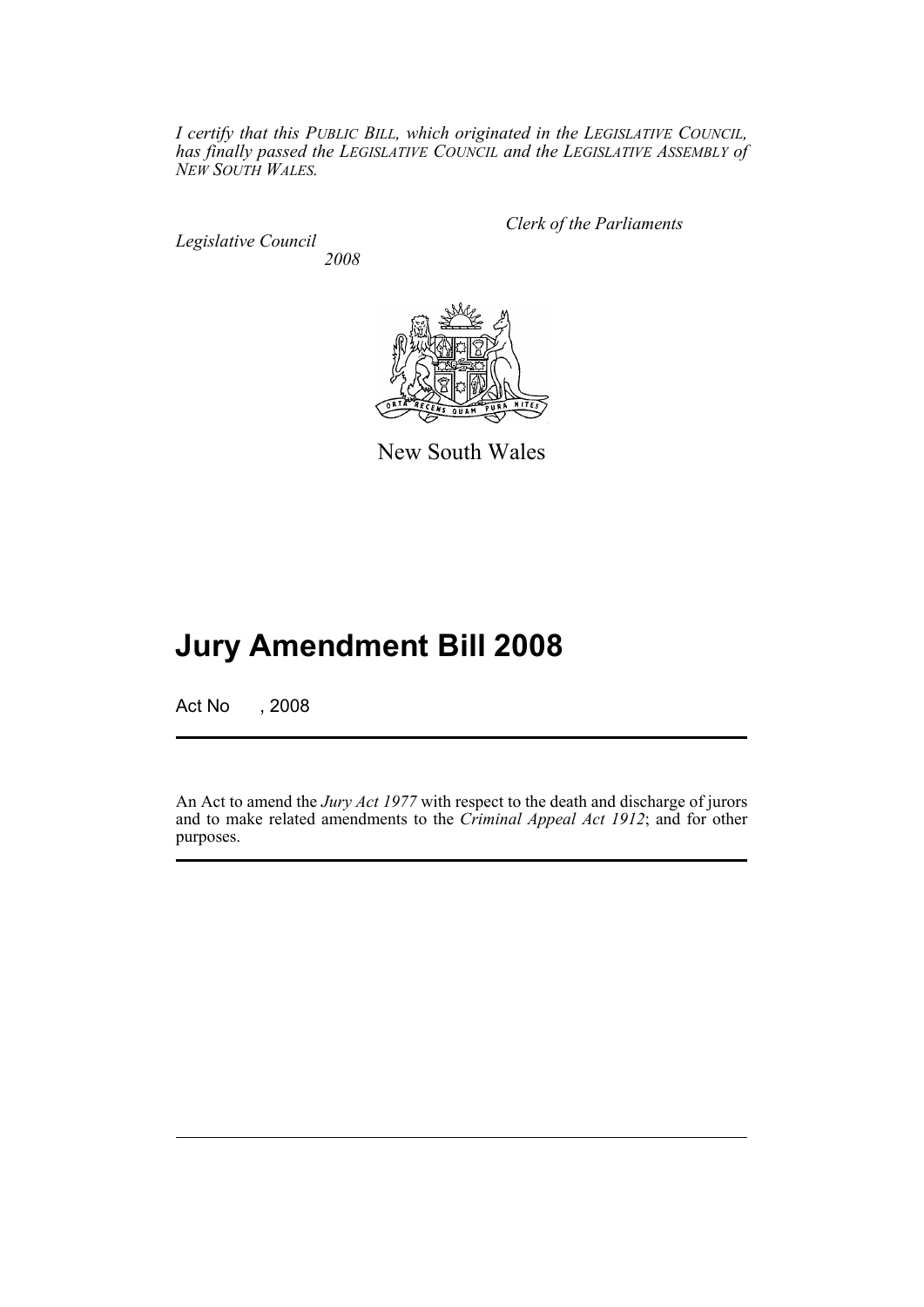## <span id="page-2-0"></span>**The Legislature of New South Wales enacts:**

## **1 Name of Act**

This Act is the *Jury Amendment Act 2008*.

## <span id="page-2-1"></span>**2 Commencement**

This Act commences on a day or days to be appointed by proclamation.

## <span id="page-2-2"></span>**3 Amendment of Jury Act 1977 No 18**

The *Jury Act 1977* is amended as set out in Schedule 1.

## <span id="page-2-3"></span>**4 Amendment of Criminal Appeal Act 1912 No 16**

The *Criminal Appeal Act 1912* is amended as set out in Schedule 2.

## <span id="page-2-4"></span>**5 Repeal of Act**

- (1) This Act is repealed on the day following the day on which all of the provisions of this Act have commenced.
- (2) The repeal of this Act does not, because of the operation of section 30 of the *Interpretation Act 1987*, affect any amendment made by this Act.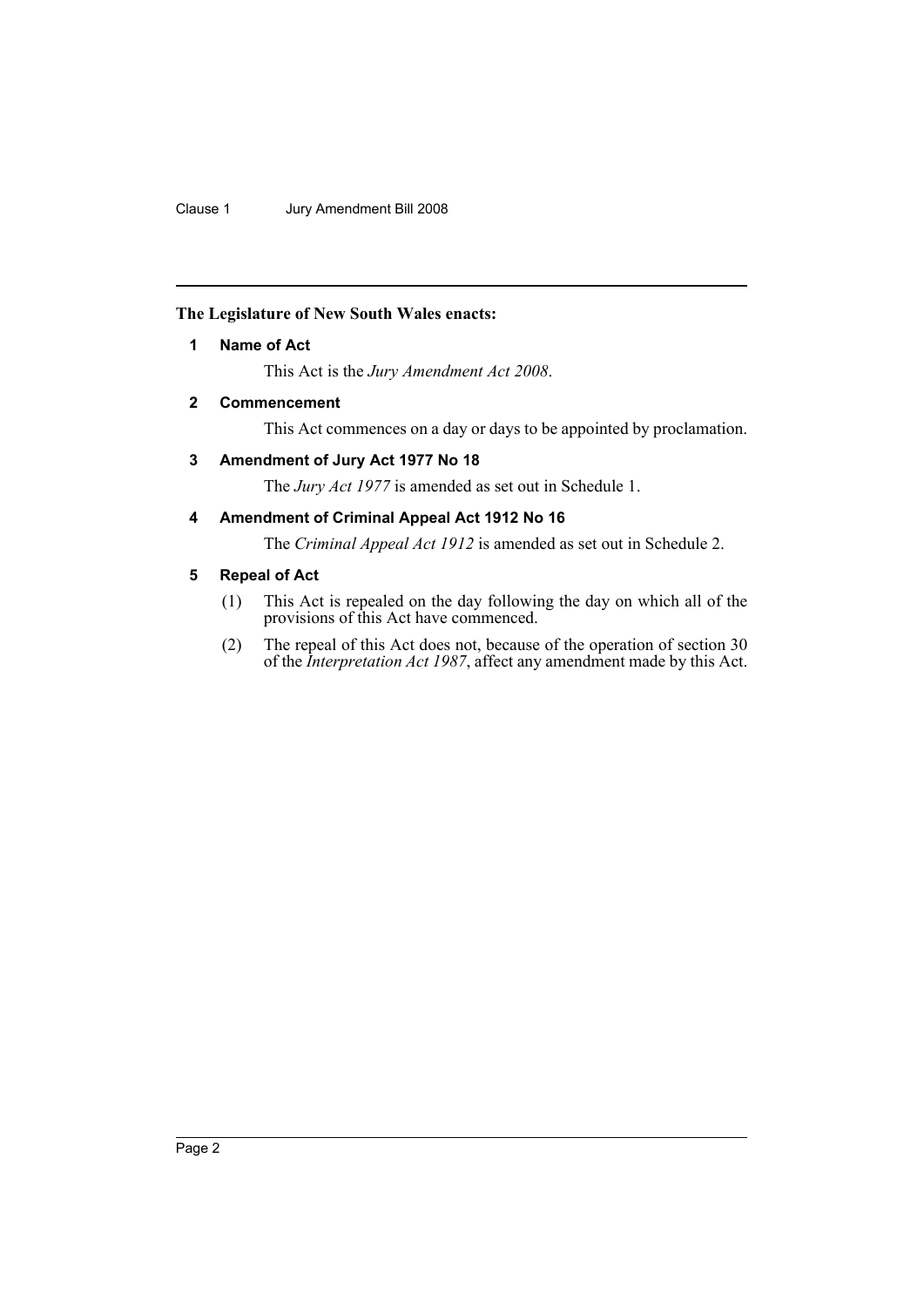Amendment of Jury Act 1977 Schedule 1

# <span id="page-3-0"></span>**Schedule 1 Amendment of Jury Act 1977**

(Section 3)

- **[1] Section 19 Number of jurors in criminal proceedings** Omit "In" from section 19 (1). Insert instead "Except as provided by section 22, in".
- **[2] Section 20 Number of jurors in civil proceedings** Omit "Subject" from section 20 (1). Insert instead "Except as provided by section 22 and subject".

#### **[3] Section 20 (2)**

Insert ", except as provided by section 22," after "shall".

## **[4] Section 21 Number of jurors in coronial inquests**

Omit "The". Insert instead "Except as provided by section 22, the".

## **[5] Section 22 Continuation of trial or inquest on death or discharge of juror**

Omit "whether as being through illness incapable of continuing to act or for any other reason".

Insert instead "under Part 7A".

## **[6] Section 22**

Omit "so orders".

Insert instead "orders that the trial or coronial inquest continue with a reduced number of jurors under Part 7A".

### **[7] Part 7A**

Insert after Part 7:

## **Part 7A Discharge of jurors**

#### **53A Mandatory discharge of individual juror**

- (1) The court or coroner must discharge a juror if, in the course of any trial or coronial inquest:
	- (a) it is found that the juror was mistakenly or irregularly empanelled, whether because the juror was disqualified or ineligible to serve as a juror or was otherwise not returned and selected in accordance with this Act, or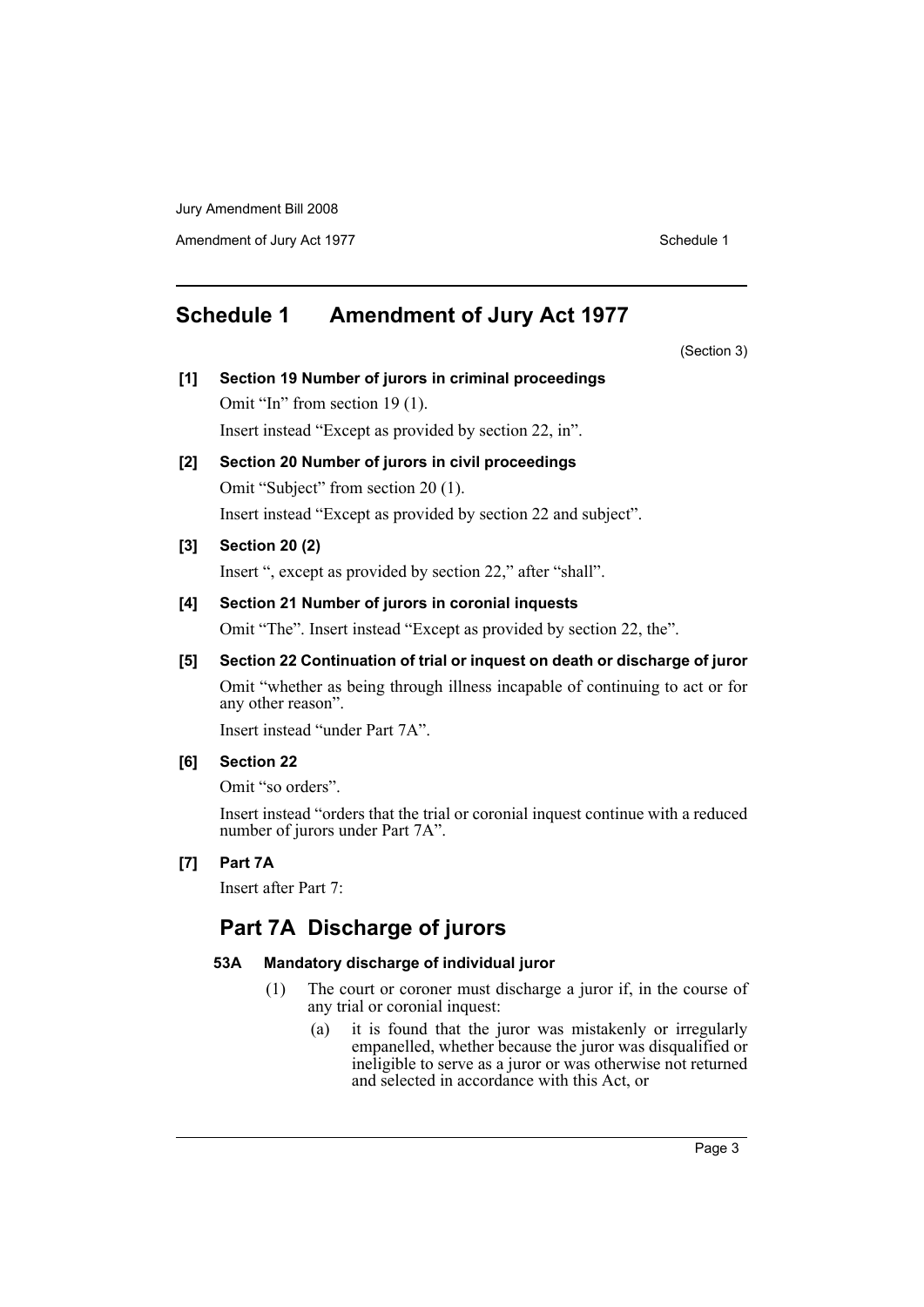Schedule 1 Amendment of Jury Act 1977

- (b) the juror becomes disqualified from serving, or ineligible to serve, as a juror, or
- (c) the juror has engaged in misconduct in relation to the trial or coronial inquest.

#### (2) In this section:

*misconduct*, in relation to a trial or coronial inquest, means:

- (a) conduct that constitutes an offence against this Act, or
	- **Note.** For example, under section 68C it is an offence for a juror to make certain inquiries except in the proper exercise of his or her functions as a juror.
- (b) any other conduct that, in the opinion of the court or coroner, gives rise to the risk of a substantial miscarriage of justice in the trial or inquest.

#### **53B Discretionary discharge of individual juror**

The court or coroner may, in the course of any trial or coronial inquest, discharge a juror if:

(a) the juror (though able to discharge the duties of a juror) has, in the judge's or coroner's opinion, become so ill or infirm as to be likely to become ineligible to serve as a juror before the jury delivers their verdict or has become so ill as to be a health risk to other jurors or persons present at the trial or coronial inquest, or

**Note.** Under clause 12 of Schedule 2, a juror who because of sickness or infirmity is unable to discharge the duties of a juror is ineligible to serve as a juror.

- (b) it appears to the court or coroner (from the juror's own statements or from evidence before the court or coroner) that the juror may not be able to give impartial consideration to the case because of the juror's familiarity with the witnesses, parties or legal representatives in the trial or coronial inquest, any reasonable apprehension of bias or conflict of interest on the part of the juror or any similar reason, or
- (c) a juror refuses to take part in the jury's deliberations, or
- (d) it appears to the court or coroner that, for any other reason affecting the juror's ability to perform the functions of a juror, the juror should not continue to act as a juror.

**Note.** Section 22 provides for the continuation of a trial or inquest on the death or discharge of a juror.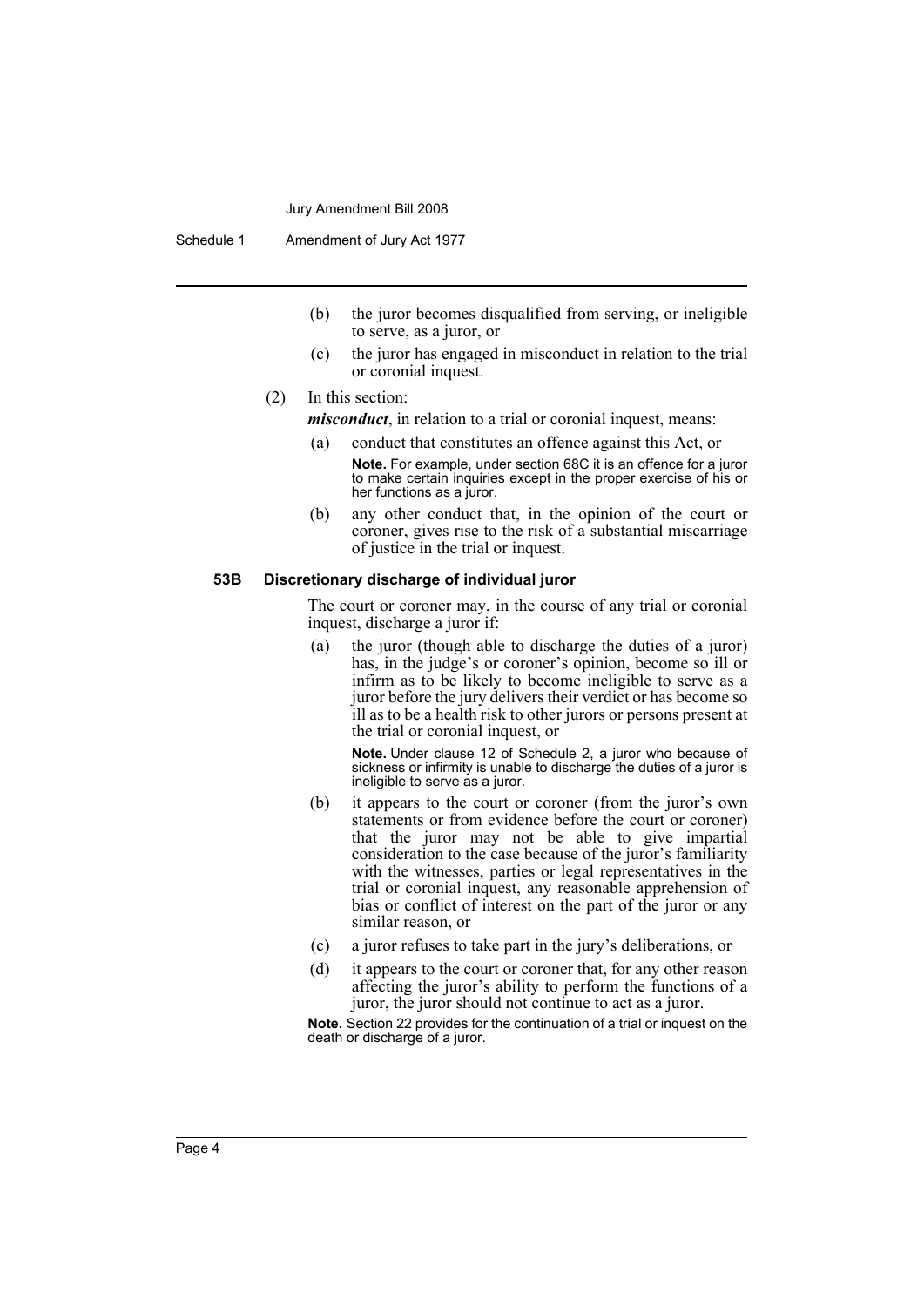Amendment of Jury Act 1977 **Schedule 1** Schedule 1

#### **53C Discretion to continue trial or coronial inquest or discharge whole jury**

- (1) If a juror dies, or the court or coroner discharges a juror in the course of a trial or coronial inquest, the court or coroner must:
	- (a) discharge the jury if the court or coroner is of the opinion that to continue the trial or coronial inquest with the remaining jurors would give rise to the risk of a substantial miscarriage of justice, or
	- (b) if of the opinion that there is no such risk and subject to section 22, order that the trial or coronial inquest continue with a reduced number of jurors.
- (2) A court or coroner that discharges a jury under subsection (1) (a) may stay the proceedings on such terms as the court or coroner thinks fit if a party gives notice of an intention to lodge an application for leave to appeal for review of the decision under section 5G of the *Criminal Appeal Act 1912*.
- (3) Where a jury in civil proceedings is discharged under this section, the proceedings may, without any new process for that purpose, be set down for trial either at the same or any subsequent sittings, as the court may order.

#### **[8] Section 73 Verdict not invalidated in certain cases**

Omit section 73 (a). Insert instead:

(a) that any juror was, after being required by summons to attend for jury service, mistakenly or irregularly empanelled, whether because the juror was disqualified from serving, or was ineligible to serve, as a juror or was otherwise not returned and selected in accordance with this Act, or

**Note.** For example, this paragraph prevents the verdict of a jury from being invalid if, as in *R v Brown & Tran* [2004] NSWCCA 324, a juror who received a jury summons reported for service a day early and was mistakenly empanelled.

(a1) that any juror became disqualified from serving or ineligible to serve as a juror in the course of the trial or coronial inquest, or

## **[9] Section 73 (b)**

Insert "or" after "Act,".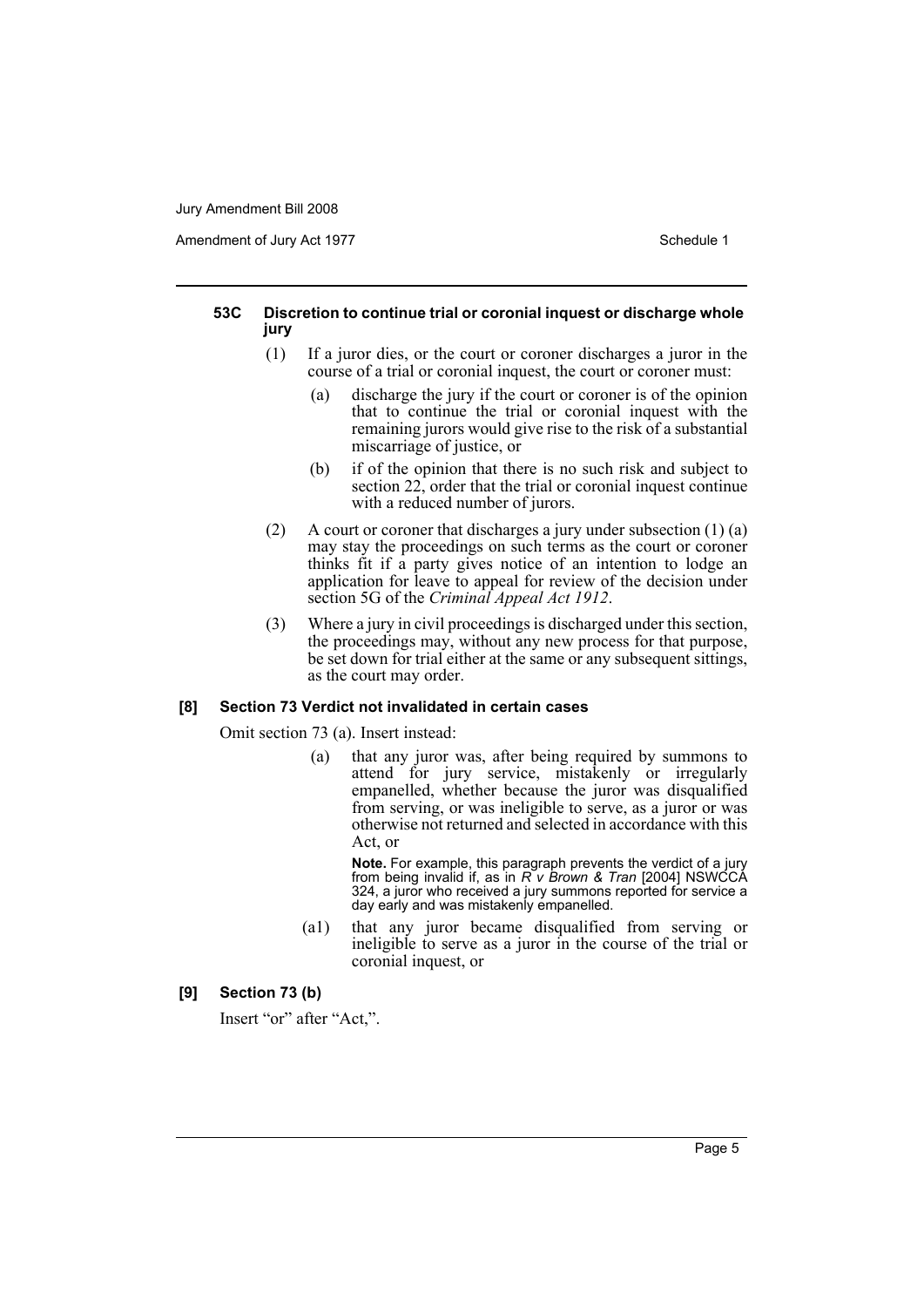Schedule 1 Amendment of Jury Act 1977

### **[10] Section 73 (2)**

Insert at the end of section 73:

- (2) Subsection (1) does not apply:
	- (a) in respect of a juror if the juror impersonated, or is suspected of impersonating, another person, or
	- (b) if there is evidence of any other attempt to deliberately manipulate the composition of the jury.

#### **[11] Section 73A Investigation by sheriff of jury irregularities**

Insert "(including a report under section 75C)" after "reason" in section 73A (1).

### **[12] Section 75C**

Insert after section 75B:

#### **75C Juror may report misconduct and other irregularities**

- (1) A juror who in the course of the trial or coronial inquest has reasonable grounds to suspect any irregularity in relation to another juror's membership of the jury, or in relation to the performance of the other juror's functions as a juror, may disclose the suspicion and the grounds on which it is held to the court or coroner.
- (2) A former juror who has reasonable grounds to suspect any irregularity in relation to another former juror's membership of the jury on which they served or in relation to the performance of the other former juror's functions as a juror on that jury, may disclose the suspicion and the grounds on which it is held to the sheriff.
- (3) Section 68B (1) does not prohibit a juror from making a disclosure under this section.
- (4) In this section:

*irregularity*, in relation to a juror's membership of a jury, or the performance of the juror's functions as a juror, means the following:

- (a) the commission by the juror of an offence under this Act or any other misconduct,
- (b) a juror becoming disqualified from serving, or ineligible to serve, as a juror,
- (c) the refusal of the juror to take part in the jury's deliberations,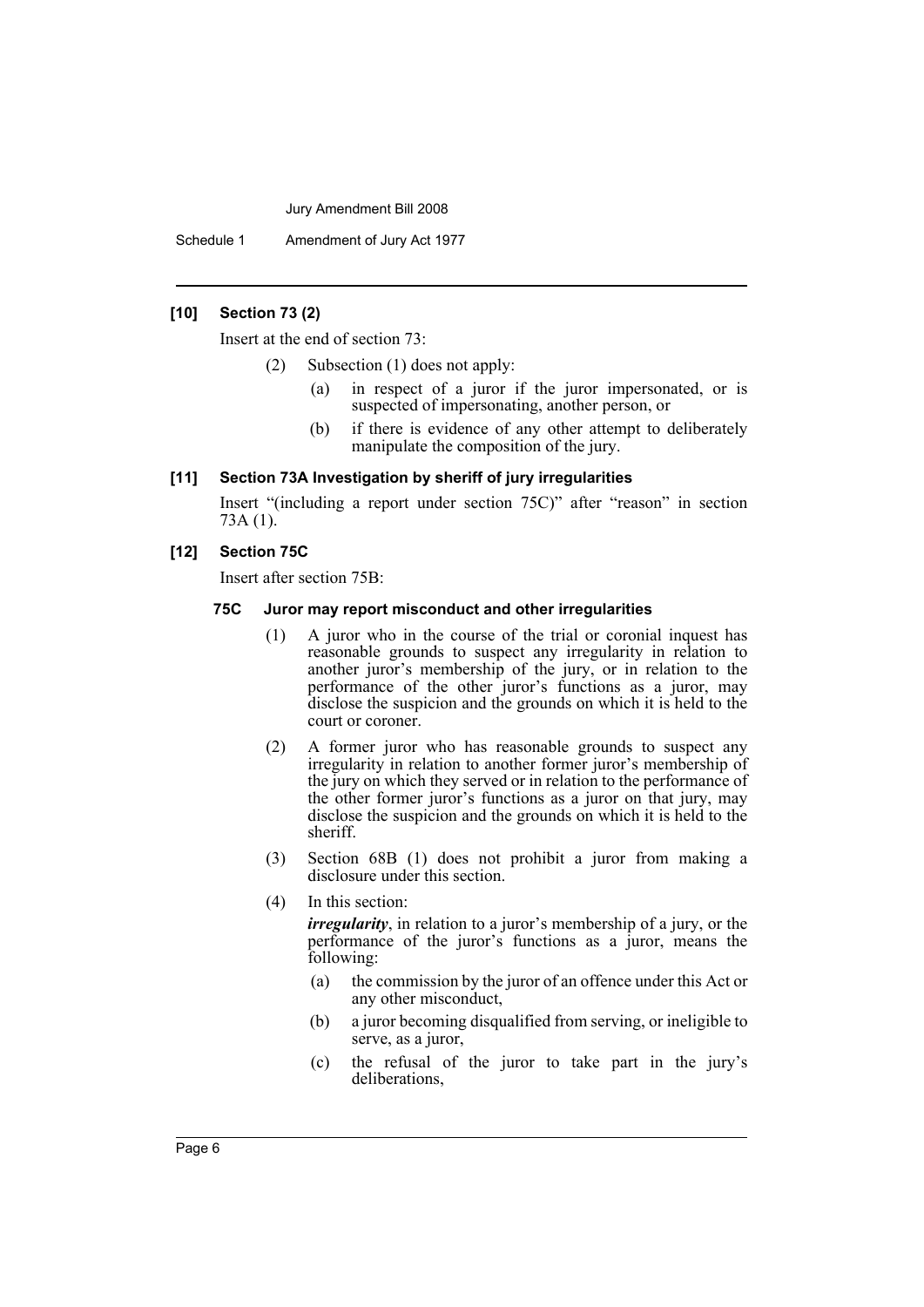Amendment of Jury Act 1977 Schedule 1

- (d) the juror's lack of capacity to take part in the trial or coronial inquest (including an inability to speak or comprehend English),
- (e) the juror's inability to be impartial because of the juror's familiarity with the witnesses, parties or legal representatives in the trial or coronial inquest, any reasonable apprehension of bias or conflict of interest on the part of the juror, or any similar reason.

## **[13] Schedule 8 Transitional and savings provisions**

Insert at the end of clause 1A (1):

*Jury Amendment Act 2008*

## **[14] Schedule 8, Part 11**

Insert after Part 10:

## **Part 11 Transitional and savings provisions consequent on enactment of Jury Amendment Act 2008**

## **20 Pending trials and inquests**

An amendment made by the *Jury Amendment Act 2008* applies to and in respect of any jury empanelled in a trial or coronial inquest after the commencement of the amendment.